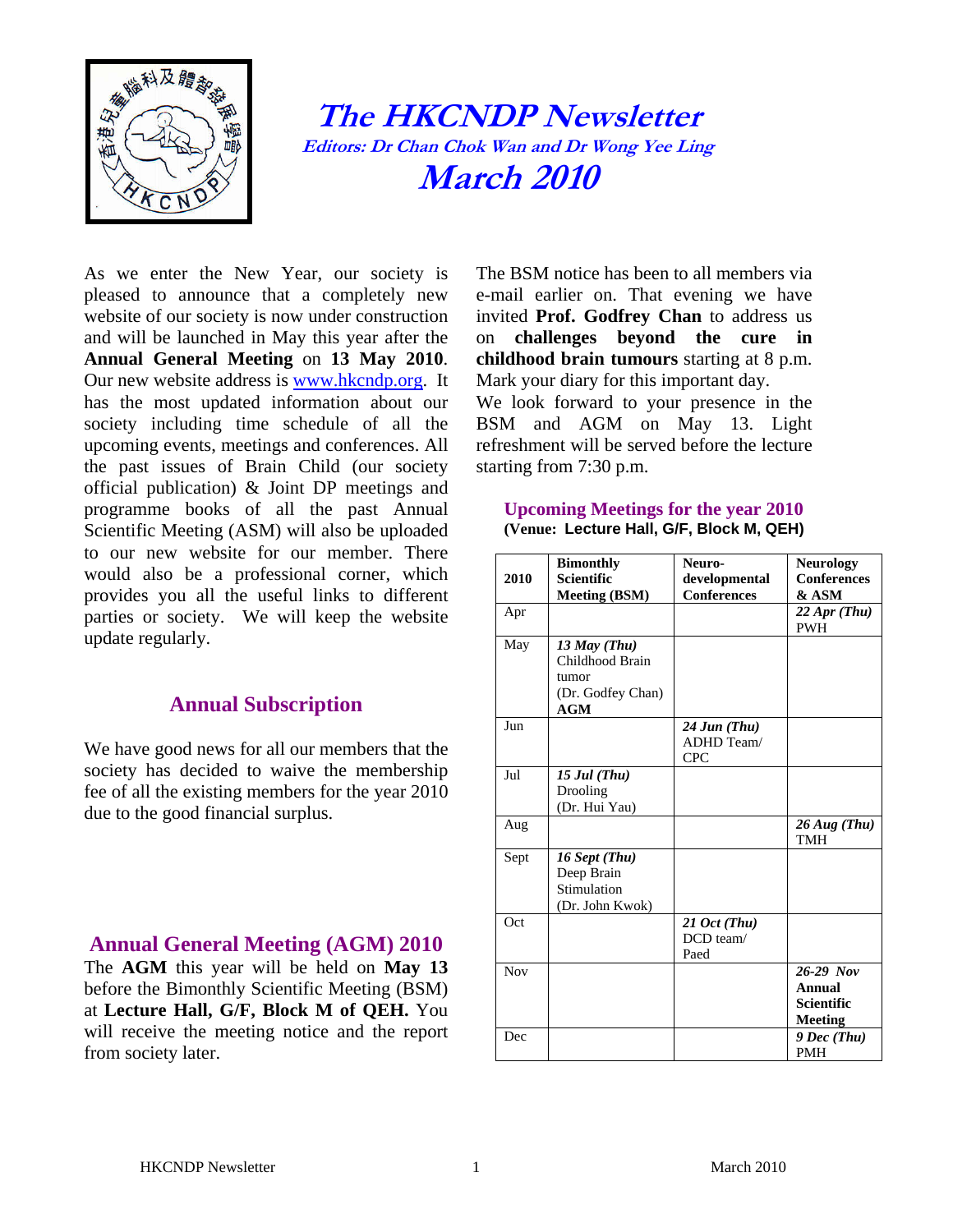## **International Meetings**

1.  $8<sup>th</sup>$  Asian and Oceanian Epilepsy Congress

Date: Oct 21-24, 2010 Venue: Melbourne, Australia Website: [www.Epilepsymelbourne2010.org](http://www.epilepsymelbourne2010.org/)

2.  $11<sup>th</sup>$  International Child Neurology Congress ICNC 2010

Date: May 2-7, 2010 Venue: Cairo, Egypt Website: [www.icnc2010.com](http://www.icnc2010.com/)

3. 62nd Annual Meeting of the American Academy of Neurology (AAN) 2010

Date: April 10-17, 2010 Venue: Toronto, Canada Website: [www.aan.com/go/am10](http://www.aan.com/go/am10)

4.  $12<sup>th</sup>$  International Congress on Neuromuscular Diseases

Date: July 17-22, 2010 Venue: Naples, Italy Website: [www.icnmd2010naples.org](http://www.icnmd2010naples.org/)

# **Publication of Brainchild**

More issues of Brainchild will be published this year. The coming issue will focus on ASD, which includes the keynote papers by Professor Lonnie Zwaigenbaum in the ASM 2009, summary of the open forum, parent sharing and ASD services in Hong Kong.

### **Working Party on ADHD**

Parent group and HK Christian Service have written to QE Fund to apply for a project to support ADHD children in school. Training course for Paediatricians by US child psychiatrists will be arranged soon.

#### **Working Party on Augmentative Alternative Communication (AAC)**

High technology subgroup is active and plans to use donation (~\$30000) to invite trainers for training of local workers.

A new website with high quality was set up. You are welcome to take a look at their website at [www.AAC-H.K.com](http://www.aac-h.k.com/)

Professor Katherine Hill from the AAC institute of USA has given a talk on the use of AAC on March 8, 2010 in Hong Kong Polytechnic University.

### **Working Party on SLD**

A meeting between the parent group and representatives of Universities for the discussion on the issue of tertiary education for students with SLD was held on Dec 18, 2009.

The following actions will be carried out. Four sessions of talk will be given to student support officers and interested staff of the Universities. Discussion sessions among the group in order to arrive at a best practice to support these parents will be conducted. The consensus will be brought to the heads of Universities and then UGC for application of funding to support this group of students.

The party will also work with Labour Department and SWD in order to provide job opportunity for students with SLD after graduation from school.